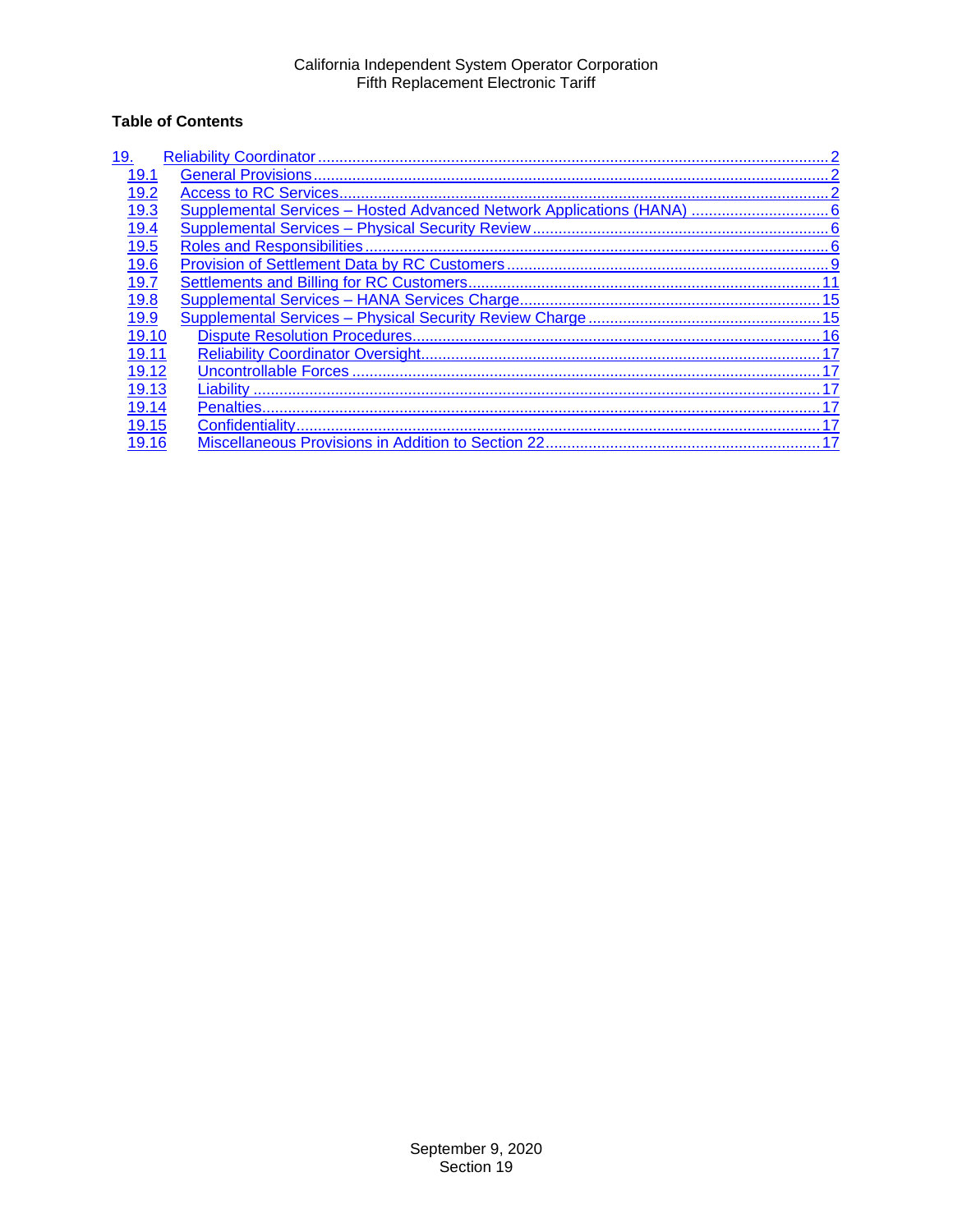## <span id="page-1-0"></span>**19. Reliability Coordinator**

### <span id="page-1-1"></span>**19.1 General Provisions**

- (a) **RC Services.** The CAISO will provide RC Services to RC Customers that execute the Reliability Coordinator Services Agreement (RCSA) and the CAISO Balancing Authority.
- (b) **Tariff Obligations.** RC Customers must comply with
	- (1) the provisions of Section 19; and
	- (2) other provisions of the CAISO Tariff that apply to the extent such provisions
		- (A) expressly refer to Section 19 or RC Customers;
		- (B) are cross referenced in Section 19; or
		- (C) are included in Section 1 or Appendix A.
- (c) **Inconsistency Between Provisions.** If there is an inconsistency between a provision in this Section 19 and another provision of the CAISO Tariff regarding the rights or obligations of RC Customers, the provision in Section 19 shall prevail to the extent of the inconsistency.
- (d) **Inconsistency With Requirements of NERC Reliability Standards.** If there is an inconsistency between a provision in this Section 19 or any other CAISO Tariff provision applied to RC Customers through Section 19 and an obligation or requirement set forth in an applicable NERC Reliability Standard, the NERC Reliability Standard shall prevail to the extent of the inconsistency.

## <span id="page-1-2"></span>**19.2 Access to RC Services**

- (a) **In General.** The CAISO will
	- (1) obtain certification from NERC and WECC to perform the functions of a Reliability Coordinator;
	- (2) maintain such certification as a Reliability Coordinator; and
	- (3) provide RC Services in accordance with the NERC Reliability Standards to
		- (A) transmission operators in the CAISO Balancing Authority Area;
		- (B) the CAISO Balancing Authority;
		- (C) other Balancing Authorities that request such services from the CAISO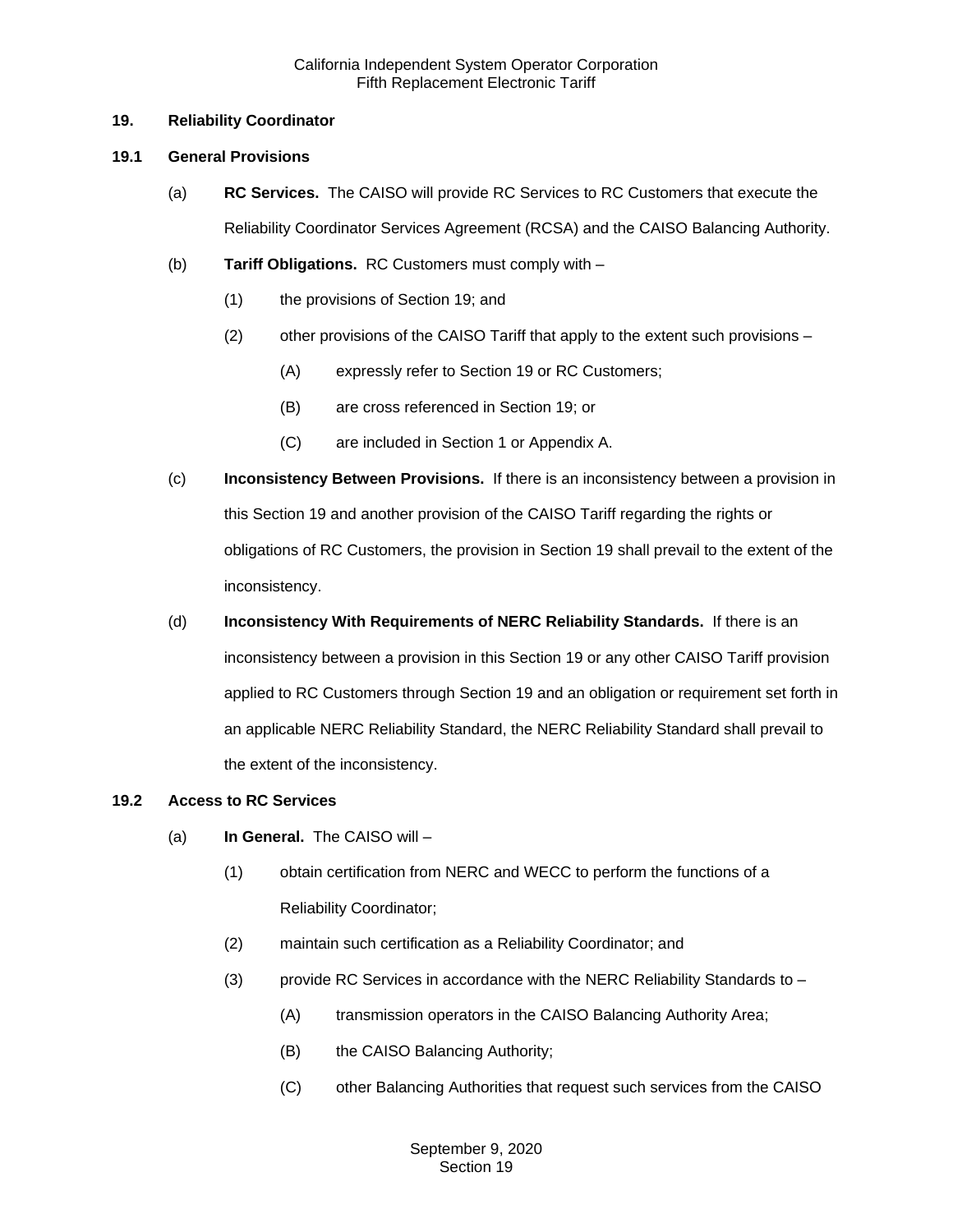and execute the RCSA, including Balancing Authorities that are also

registered as transmission operators; and

(D) transmission operators that are within Balancing Authority Areas receiving RC Services from the CAISO.

## (b) **Implementation of RC Services.**

- (1) **Balancing Authorities.** A Balancing Authority that elects to receive Reliability Coordinator services from the CAISO must first execute an RCSA with the CAISO that establishes –
	- (A) the Balancing Authority as an RC Customer of the CAISO;
	- (B) the transmission operators within the Balancing Authority Area that will take RC Services from the CAISO, including itself if the Balancing Authority is also registered as a transmission operator;
	- (C) the date upon which the Balancing Authority and the identified transmission operators will receive RC Services from the CAISO (the "RC Services Date"); and
	- (D) the obligation of the Balancing Authority to complete the onboarding requirements in Section 19.2(b)(7)-(9) prior to the RC Services Date.

(2) **Transmission Operators in Balancing Authority Areas External to CAISO.**  Transmission operators in an RC Customer Balancing Authority Area must execute a RCSA that establishes –

- (A) whether the transmission operator will be invoiced by their associated Balancing Authority or invoiced directly by the CAISO; and
- (B) the date upon which the transmission operator will begin receiving RC Services from the CAISO (the "RC Services Date"); and
- (C) the obligation of the transmission operator to complete the onboarding requirements set forth in Section 19.2(b)(7)-(9) prior to the RC Services Date.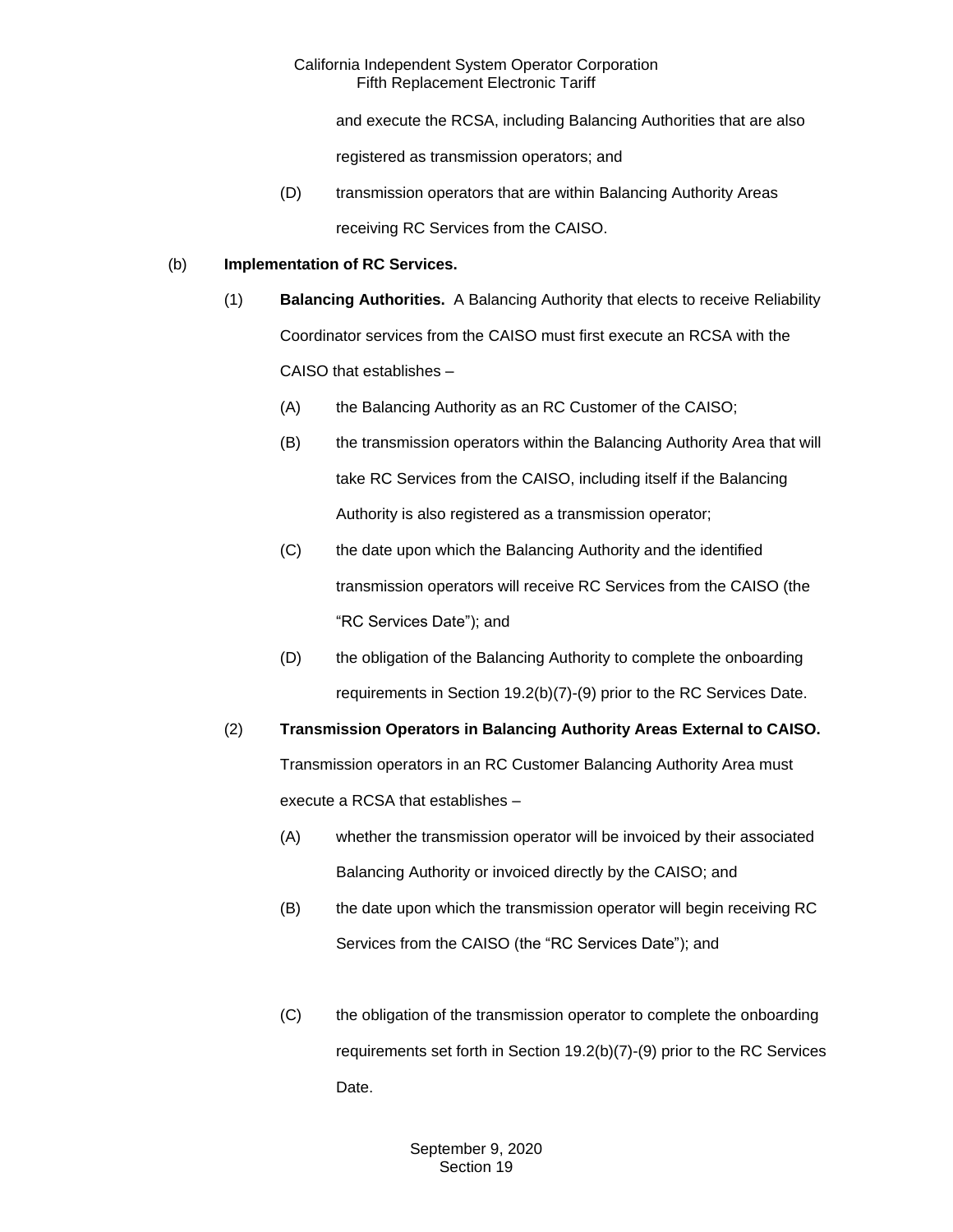## (3) **Transmission Operators in the CAISO Balancing Authority Area.**

Transmission operators in the CAISO Balancing Authority Area must execute a RCSA that establishes the obligation of the transmission operator to complete the onboarding requirements in Section 19.2(b)(7)-(9) prior to the RC Services Date for the CAISO Balancing Authority Area.

- (4) **RC Services Date.** The CAISO, in consultation with the RC Customer, will in its discretion determine the RC Services Date for each entity requesting RC Services, which will be targeted for April 1 of each calendar year except for the initial onboarding dates established in Section 19.2(b)(6).
- (5) **Onboarding Period.** The CAISO, in consultation with the RC Customer, will in its discretion establish the onboarding period based on the complexity and compatibility of the Balancing Authority's transmission and technology systems with the CAISO systems, certification requirements, number and size of transmission operators within the Balancing Authority Area, and the planned timing of the CAISO's implementation of RC Services.
- (6) **Initial Onboarding Dates**. The initial RC Services Dates will be
	- (A) no earlier than July 1, 2019 for RC Customers within the CAISO's Balancing Authority Area and other RC Customers with that RC Services Date; and
	- (B) no earlier than September 1, 2019 for RC Customers outside of the CAISO's Balancing Authority Area with an RC Services Date other than what may be provided under Section 19.2(b)(6)(A).
- (7) **Integration Testing and Shadow Operations.** The CAISO and the RC Customer will, prior to the RC Services Date, engage in functional and system integration testing, shadow operations, and other activities that confirm the RC Customer's onboarding requirements are complete and sufficient to meet the readiness criteria as set forth in the Business Practice Manual for RC Services.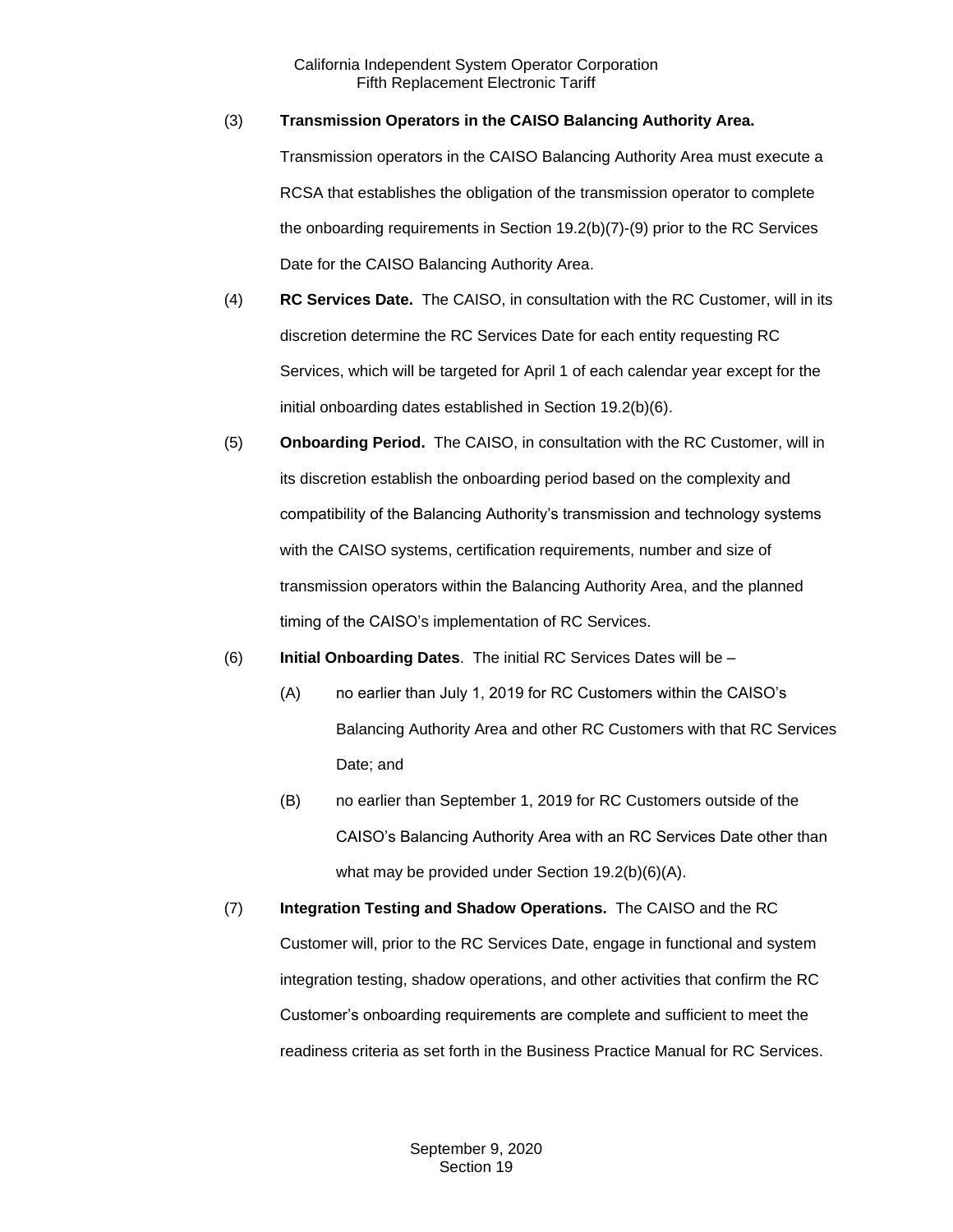- (8) **Readiness Determination.** No later than 30 days prior to the RC Services Date, the CAISO will determine, in consultation with the RC Customer, whether the systems and processes of the RC Customer and the CAISO will be ready for the CAISO to begin to provide the RC Customer with RC Services, according to the readiness criteria set forth in the Business Practice Manual for RC Services.
- (9) **Readiness Statement.** The CAISO and the RC Customer will exchange a readiness statement with each other at least 30 days prior to the RC Services Date in which a senior officer of each entity states –
	- (A) that the processes and systems of the prospective RC Customer and the CAISO have satisfied or will have satisfied the readiness criteria set forth in the Business Practice Manual for RC Services;
	- (B) any exceptions from the readiness criteria specified in the Business Practice Manual for RC Services, and that despite such exceptions, the criteria were met or will be met;
	- (C) that the RC Services Date is conditional on the resolution of the known issues identified in the statements and any unforeseen issues that undermine the satisfaction of the readiness criteria set forth in the Business Practice Manual for RC Services; and
	- (D) if, subsequent to exchanging readiness statements, the CAISO or the RC Customer determines that it cannot proceed with implementation on the RC Services Date, the CAISO or the RC Customer will notify the other of the delay, the reason for the delay, the proposed new RC Services Date, if it can be determined, and whether it will need to reissue a portion or all of the readiness statement.
- (10) **Readiness Reporting.** The CAISO will report on the CAISO Website periodically, but not less than monthly during integration testing and shadow operations, on progress towards achieving the readiness criteria set forth in the Business Practice Manual for RC Services.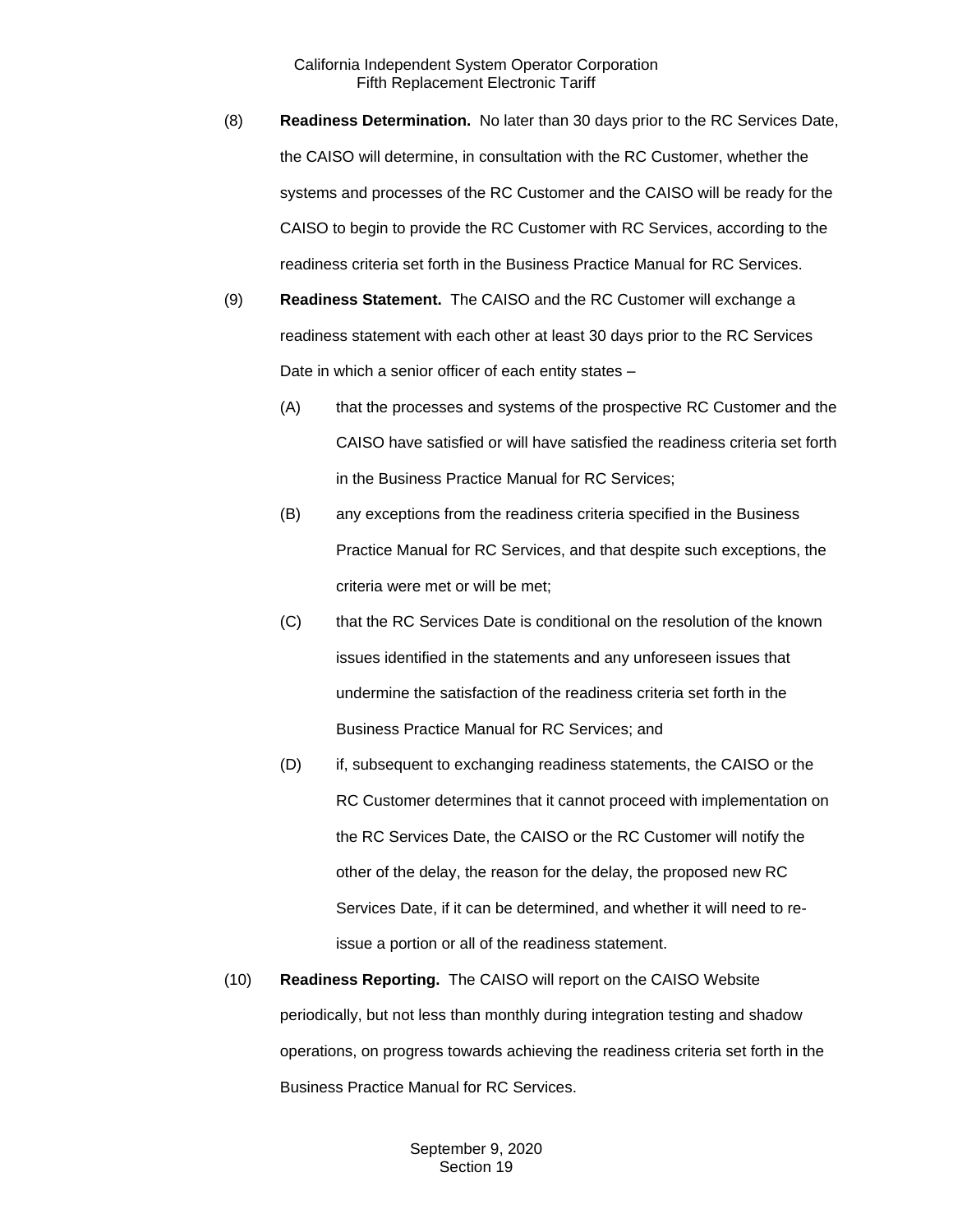## <span id="page-5-0"></span>**19.3 Supplemental Services – Hosted Advanced Network Applications (HANA)**

- (a) **Scope of HANA Services.** The CAISO will also offer web-based HANA services to its RC Customers as those services are described in the Business Practice Manual for RC Services.
- (b) **Initial Commitment and Term.** An RC Customer that elects to obtain HANA services from the CAISO will be required to make a three-year initial commitment for these services, after which the RC Customer may take HANA services for additional one-year terms as provided in the Business Practice Manual for RC Services.
- (c) **Notification of Election.** An RC Customer must notify the CAISO in writing 90 calendar days in advance of the date that the RC Customer elects to take HANA.
- (d) **Termination of HANA Services.** An RC Customer may terminate HANA services in accordance with the RCSA.

#### <span id="page-5-1"></span>**19.4 Supplemental Services – Physical Security Review**

- (a) **Physical Security Review.** If requested by the RC Customer, the CAISO will provide RC Customers that are transmission operators with verification of their periodic risk assessments of their transmission stations and substations in accordance with Critical Infrastructure Protection Standard 014 (CIP-014) if requested pursuant to the RCSA.
- (b) **Scope of Other Supplemental Services.** Further detail regarding the nature of the physical security review, as well as any other supplemental services offered by the CAISO, is described in the Business Practice Manual for RC Services.

#### <span id="page-5-2"></span>**19.5 Roles and Responsibilities**

- (a) **CAISO Reliability Coordinator Obligations.**
	- (1) **Reliability Coordinator Services.** The CAISO, as the Reliability Coordinator for the RC Customer, will perform the specific tasks and functions applicable to a Reliability Coordinator pursuant to the NERC Reliability Standards as detailed in the RC Operating Procedures, which include –
		- (A) providing outage coordination services;
		- (B) performing operations planning analysis;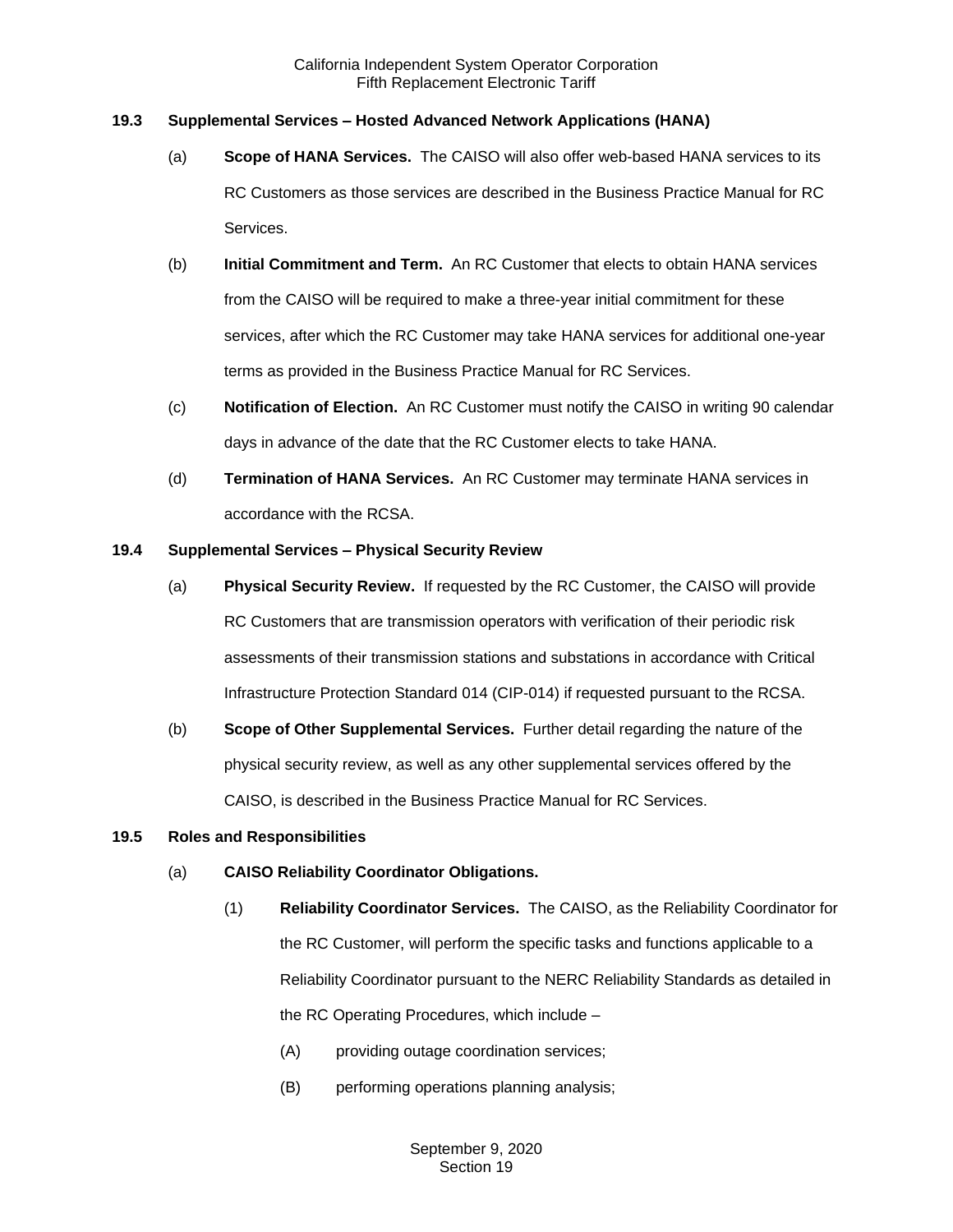- (C) conducting real-time assessment, monitoring and wide area situational awareness;
- (D) administering a system operating limit (SOL) methodology;
- (E) approving system restoration plans and facilitating system restoration drills; and
- (F) issuing operating instructions to RC Customers with respect to monitored facilities.
- (2) **Other CAISO Reliability Responsibilities.** Nothing in Section 19 shall alter the CAISO's responsibilities under the other sections of the CAISO Tariff, under any agreement not required by Section 19, or under the NERC Reliability Standards or any other Applicable Reliability Criteria as the Balancing Authority for the CAISO Balancing Authority Area and the transmission operator for the CAISO Controlled Grid, provided that the CAISO, as the Balancing Authority for the CAISO Balancing Authority Area and the transmission operator for the CAISO Controlled Grid, must comply with applicable obligations in Section 19, including Section 19.5(b)(2)(B).
- (3) **Relationship Among CAISO Registered Functions.** The CAISO in its function as the Reliability Coordinator shall at all times provide RC Services in a manner that does not unduly discriminate or give undue preference to any RC Customer, including itself as a Balancing Authority and transmission operator.

#### (b) **RC Customer Obligations.**

- (1) **RC Customer Eligibility.** An RC Customer must be registered and certified under the applicable authorities as –
	- (A) a Balancing Authority;
	- (B) a transmission operator within a Balancing Authority Area that receives RC Services from the CAISO; or
	- (C) a transmission operator within the CAISO Balancing Authority Area.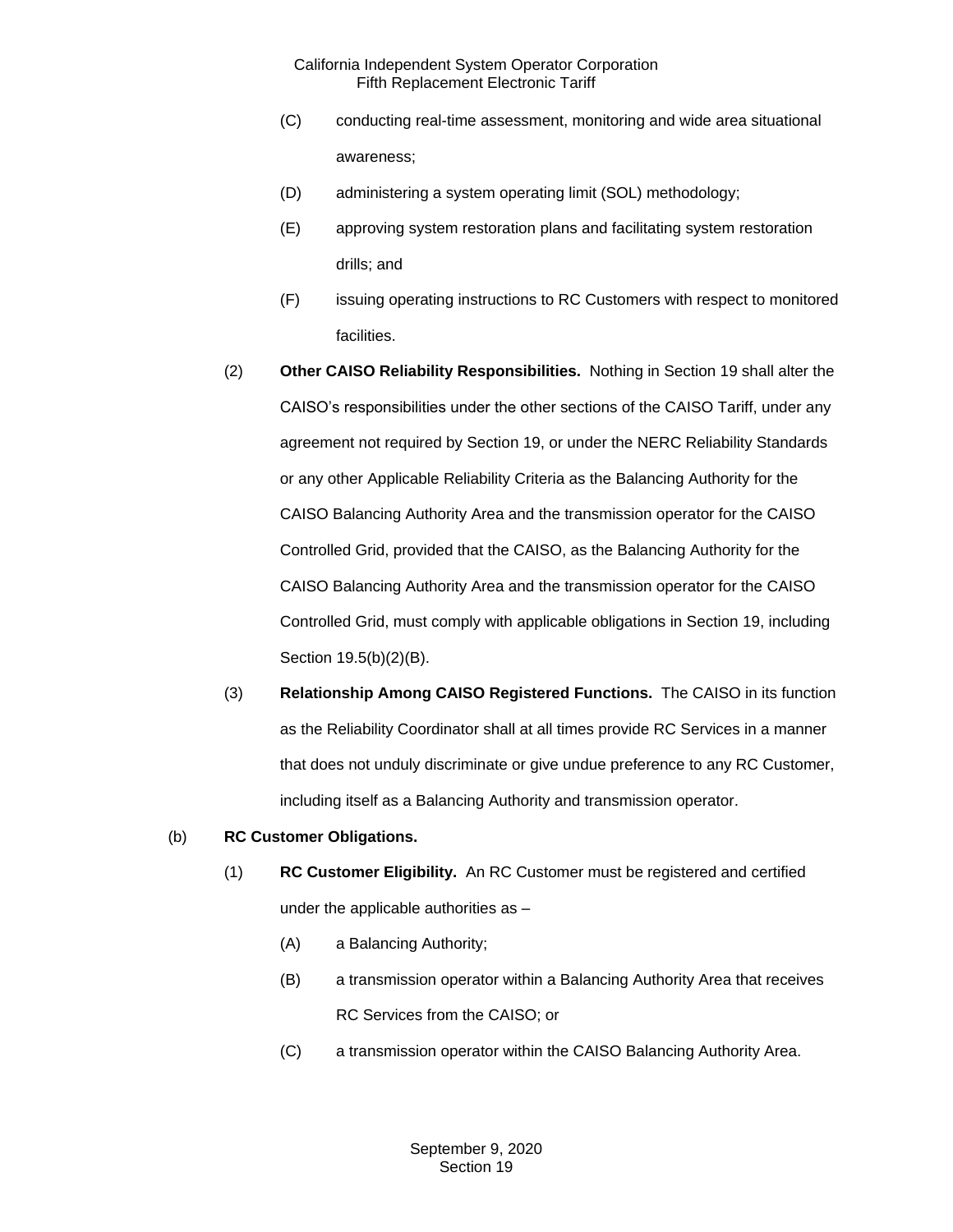- (2) **RC Customer Obligations.** An RC Customer will perform the obligations of an RC Customer in accordance with the RCSA and Section 19 and the obligations required by NERC Reliability Standards applicable to the functions for which it is registered, insofar as they relate to interactions with the Reliability Coordinator, which include –
	- (A) exchanging data, operating plans, operating procedures, studies, and reports with the CAISO in accordance with the Business Practice Manual for RC Services and applicable RC Operating Procedures;
	- (B) following CAISO operating instructions as the Reliability Coordinator with respect to monitored transmission facilities in accordance with applicable RC Operating Procedures; and
	- (C) promptly providing such information as the CAISO may reasonably request in relation to major incidents consistent with the NERC event analysis program.
- (3) **Other Balancing Authority or Transmission Operator Responsibilities.** Nothing in the CAISO Tariff will alter an RC Customer's responsibilities under NERC Reliability Standards as the Balancing Authority for its Balancing Authority Area, as a transmission operator, or any other function for which the RC Customer is registered.
- (4) **RC Customer Termination of Services.**
	- (A) **Reliability Coordinator Services Agreement.** An RC Customer located outside of the CAISO Balancing Authority Area that elects to terminate RC Services must terminate the RCSA pursuant to its terms.
	- (B) **Notice.** Delivery to the CAISO of a written notice of termination pursuant to the terms of the RCSA shall represent the commitment by the RC Customer to undertake all necessary preparations to receive services from a Reliability Coordinator other than the CAISO.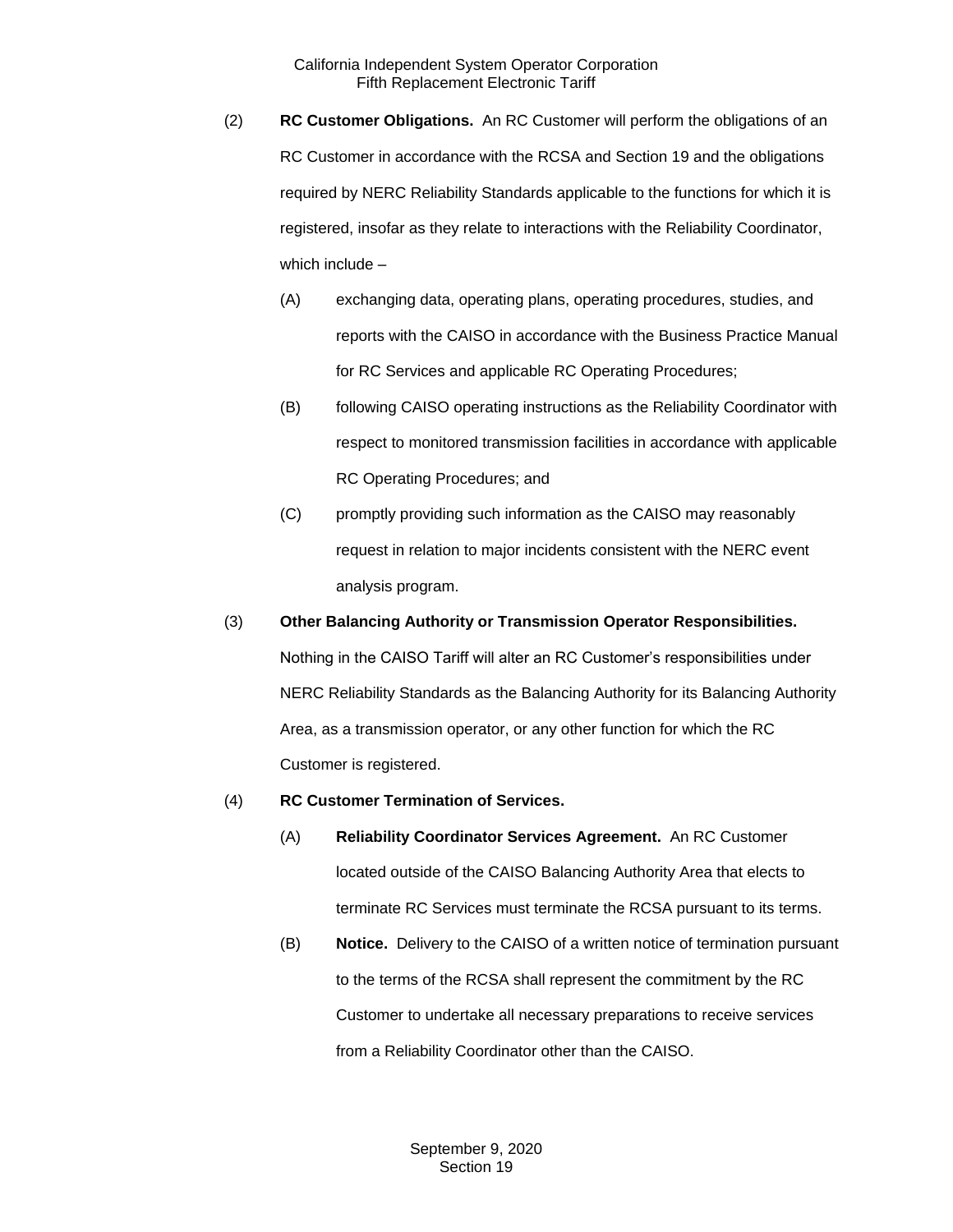(C) **Actions Following Notice.** Upon receipt of such notice, the CAISO will undertake all reasonably necessary preparations to assist in transitioning the RC Customer to a Reliability Coordinator other than the CAISO.

### <span id="page-8-0"></span>**19.6 Provision of Settlement Data by RC Customers**

- (a) **Applicability.** This Section 19.6 applies to the following RC Customers:
	- (1) Balancing Authorities other than the CAISO;
	- (2) Transmission operators located in a Balancing Authority Area other than the CAISO that (i) have executed the RCSA and indicated in the RCSA that they have load, and (ii) have elected in the RCSA to receive direct billing of RC Services from the CAISO.
- (b) **Data Requirements.** By no later than the date and in the format specified in the Business Practice Manual for RC Services, such RC Customers must submit the following data regarding billing volumes –
	- (1) for RC Customers that are, or are located in, generation-only Balancing Authorities, total annual Net Generation in MWh from January 1 through December 31 of the previous year; and
	- (2) for all other RC Customers, total annual Net Energy for Load in MWh from January 1 through December 31 of the previous year.
- (c) **Failure to Submit Data.** If the RC Customer does not submit the required billing volume data by the date specified in the Business Practice Manual for RC Services, the CAISO will utilize the RC Customer's default MWh specified in the RCSA, which will be established as follows:
	- (1) the default total annual Net Generation in MWh for RC Customers that are, or are located in, generation-only Balancing Authorities will equal the sum of the RC Customer's installed generation capacity times a 90 percent capacity factor times 8,760 hours per year for RC Customers that are, or are located in, generationonly Balancing Authorities; and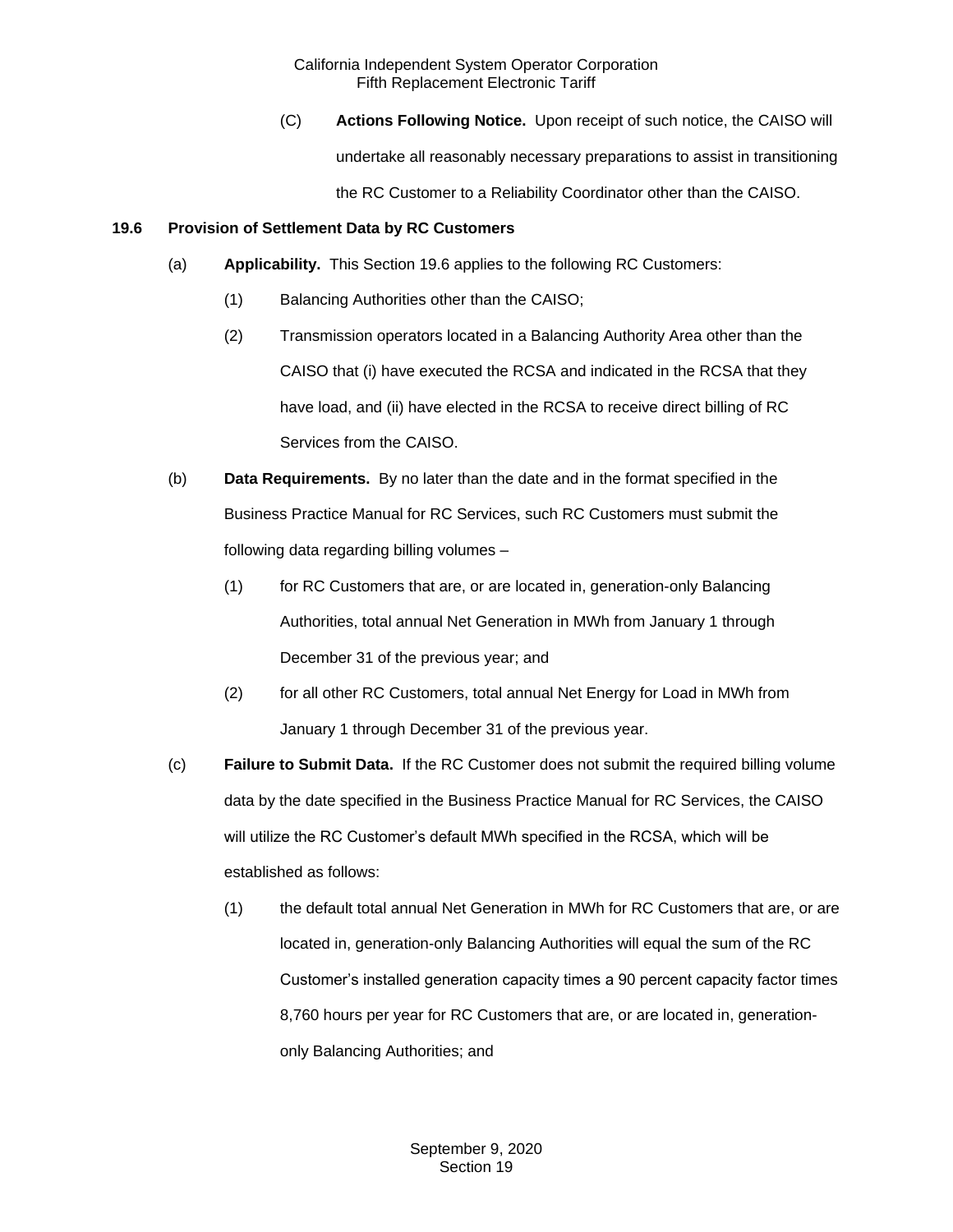- (2) the default total annual Net Energy for Load in MWh for all other RC Customers will equal the volumes reported by NERC/WECC for the year prior to the effective date of the RCSA, multiplied by 1.25.
- (d) **Reporting Zero Values.** If the RC Customer is a transmission operator that has indicated in its RCSA that it has no Net Energy for Load or Net Generation during the period January 1 through December 31 of the prior year, the RC Customer will indicate such to the CAISO.
- (e) **RC Customer Validation.** By no later than a date specified in the Business Practice Manual for RC Services, the CAISO will publish an informational statement containing the billing data volume for each RC Customer and a shared billing data volume statement including only RC Customer non-confidential information.
- (f) **RC Customer Acceptance.** An RC Customer shall be deemed to have validated and accepted its billing data volume published by the CAISO unless it modifies its billing data volume by no later than the date specified in the Business Practice Manual for RC Services.
- (g) **CAISO Audit of Submitted Data.** The CAISO may, with good cause, review actual Net Energy for Load or Net Generation information available to the CAISO and, following an opportunity for the RC Customer to comment, adjust an RC Customer's RC Services Charge assessed up to two years prior to the most recently issued invoice to account for inaccuracies between the billing volumes reported to the CAISO and the actual Net Energy for Load or Net Generation for the same period, and such adjustments will be reflected on the next annual RC Services Invoice.
- (h) **RC Customers in the CAISO Balancing Authority Area.** For RC Customers in the CAISO Balancing Authority Area no submission is required pursuant to this Section 19.6 since the CAISO will calculate such RC Customers' share of the CAISO Balancing Authority Area's Net Energy for Load in accordance with Section 11.20.9.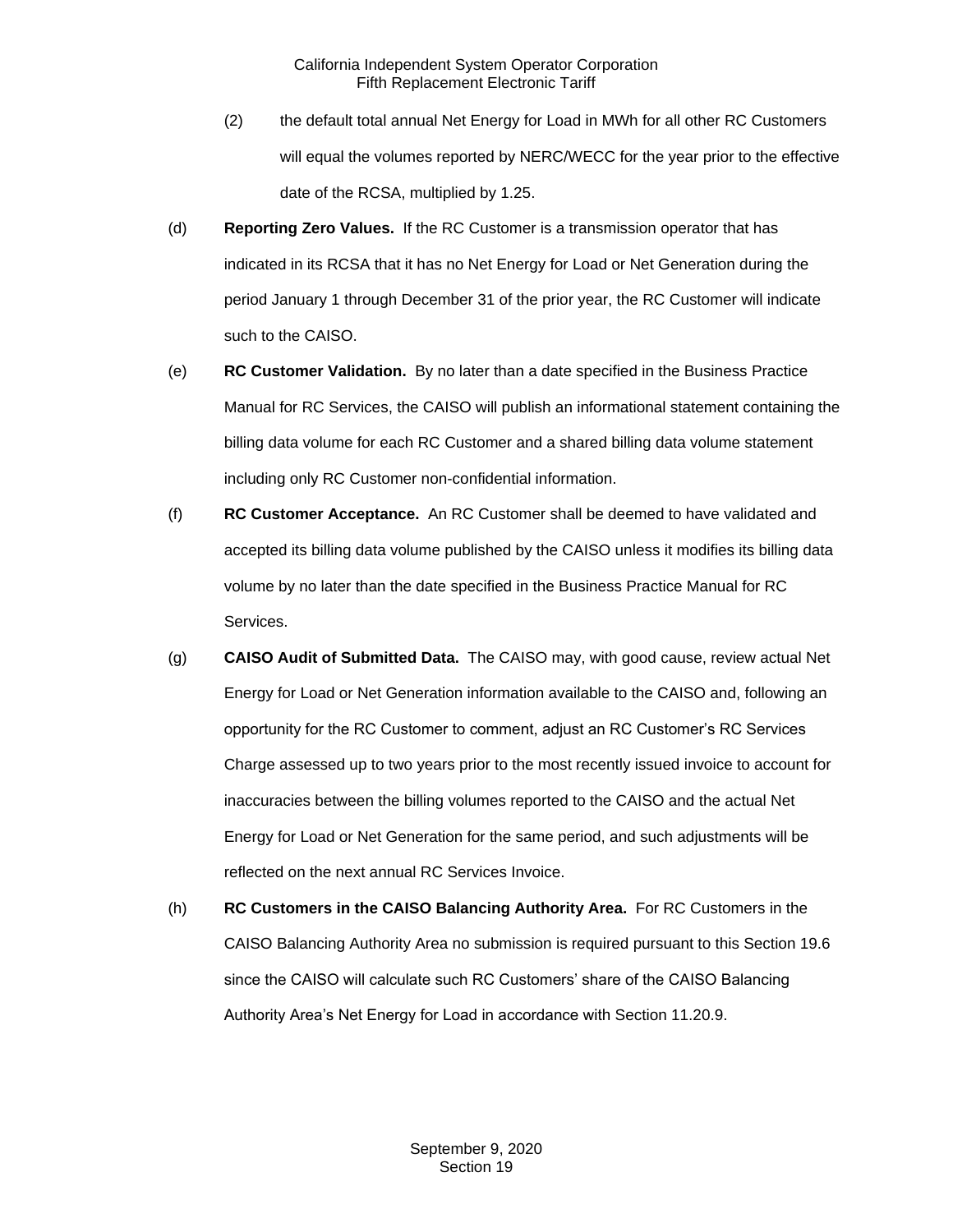## <span id="page-10-0"></span>**19.7 Settlements and Billing for RC Customers**

(a) **Applicability.** Section 19.7, rather than Section 11, shall apply to the CAISO Settlement with RC Customers, unless the RC Customer is also a Scheduling Coordinator for a Load Serving Entity in the CAISO Balancing Authority Area, in which case Section 11.20.9 will apply rather than Section 19.7 and the CAISO will invoice such Scheduling Coordinators in accordance with Section 11.20.9.

## (b) **Reliability Coordinator Services Charge.**

- (1) **In General.** The CAISO will charge RC Customers an RC Services Charge based on the rate calculated according to the formula in Appendix F, Schedule 7.
- (2) **Minimum RC Services Charge.** The CAISO will charge RC Customers a minimum RC Services Charge as set forth in Appendix F, Schedule 7.
- (3) **Application of Revenues.** The CAISO will apply revenues received from the RC Services Charge against the costs to be recovered through the Grid Management Charge as described in Appendix F, Schedule 7.

### (c) **Billing Procedures.**

- (1) **In General.** The CAISO will invoice RC Customers on an annual basis for RC Services provided during that calendar year, except for the initial year of RC Services which will be invoiced in accordance with Section 19.7(c)(3).
- (2) **RC Services Invoice.** The CAISO will provide RC Customers with an RC Services Invoice by the first business day of each calendar year for RC Services to be provided during that calendar year.
- (3) **Initial RC Services Invoice Period.** The CAISO will invoice RC Customers for RC Services from the RC Services Date determined in accordance with Section 19.2(b)(6) until the end of that calendar year based on the applicable rate in Appendix F, Schedule 7 at the same time the CAISO invoices RC Customers for the year following that initial year.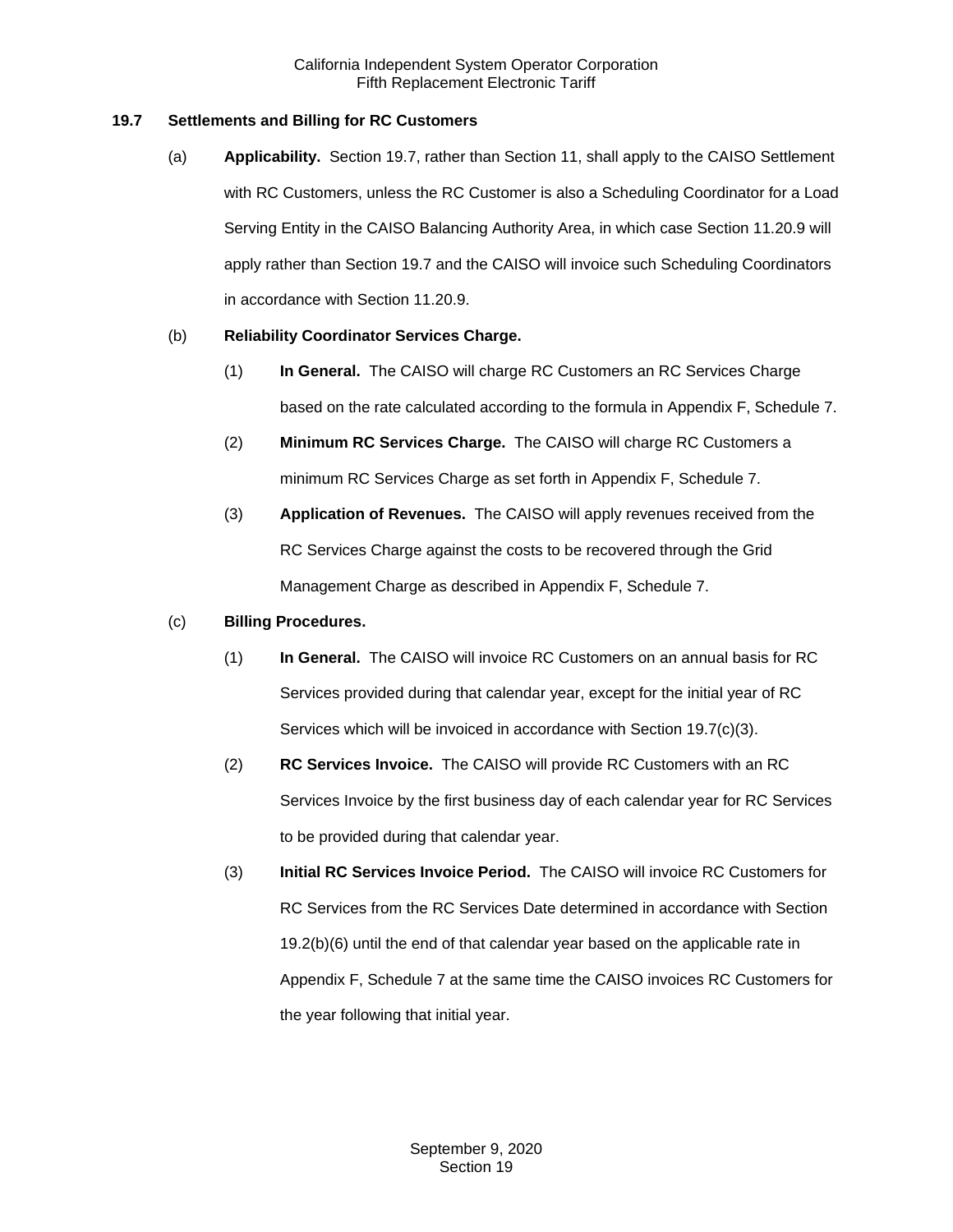## (d) **Validation and Disputes of RC Services Invoices.**

- (1) **Review.** RC Customers will have the opportunity to review and validate the charges included in the RC Services Invoice.
- (2) **Validation.** An RC Services Invoice shall be binding on the RC Customer to which it relates and will not be subject to later dispute unless the RC Customer has raised a dispute within 21 Business Days of the date of issuance.
- (3) **Disputes.** RC Customers shall be prohibited from disputing any RC Services Invoice, except on the grounds that an error causes the invoiced amount to differ from the amount that would result from the application of the rate set forth in the CAISO Tariff.
- (4) **Confirmation.** Confirmation, validation and resolution of any dispute associated with the invoicing of RC Services shall be managed through the CAISO's customer inquiry, dispute, and information system and as provided in the Business Practice Manual for RC Services.
- (5) **Corrected Invoices.** If the CAISO determines that an RC Services Invoice contains an error that causes the invoiced amount to differ from the amount that would result from the application of the rate set forth in the CAISO Tariff, and the resolution of the dispute makes correction necessary, the CAISO will issue a corrected invoice within 21 Business Days of the date the initial invoice was issued.
	- (A) each RC Customer that receives an invoice for RC Services shall pay any net debit and shall be entitled to receive any net credit specified on a corrected invoice; and
	- (B) payment of any net debit shall be made in accordance with the procedures set forth in Section 19.7(e), except that payment shall be made by no later than 21 Business Days after a corrected invoice is issued.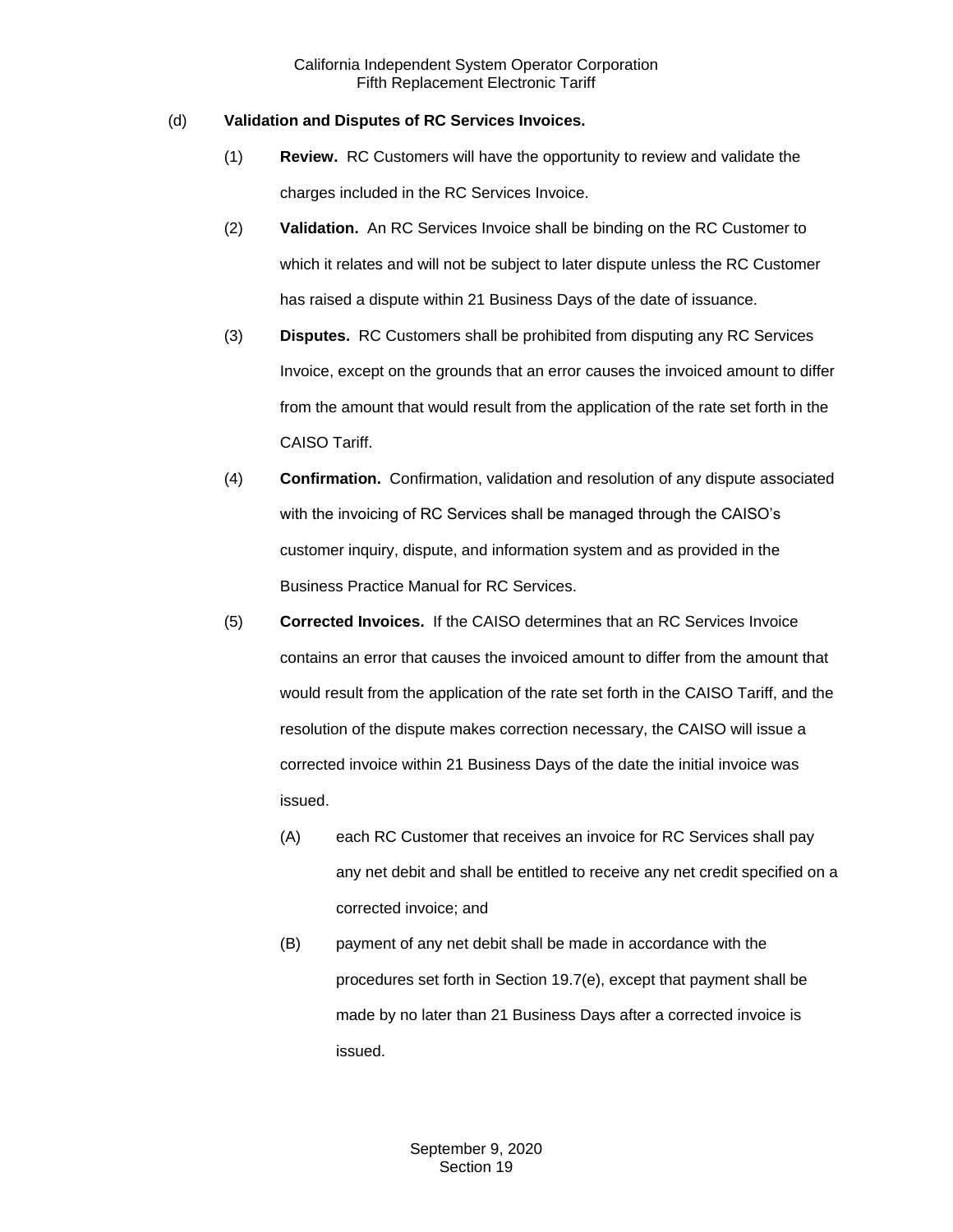## (e) **Payment by RC Customers.**

(1) **Payment Date.** RC Customers shall make timely payment to the CAISO of any charges on an RC Services Invoice by no later than 21 Business Days after an RC Services Invoice is issued, except as otherwise may be required to comply with Schedule 2 of the RCSA.

#### (2) **Payment Procedures.**

- (A) **General.** All payments to the CAISO made pursuant to this Section 19 will be denominated in United States dollars and cents and shall be made by Fedwire or, at the option of each RC Customer, by Automated Clearing House by 10:00 am on the relevant payment date.
- (B) **RC Customer System Failure.** If any RC Customer becomes aware that a payment will not be, or is unlikely to be, received by the CAISO Bank by 10:00 am on the relevant payment date for any reason (including failure of the Fedwire or any computer system), it shall immediately notify the CAISO, giving full details of the payment delay (including the reasons for the payment delay), and shall make all reasonable efforts to remit payment as soon as possible, by an alternative method if necessary, to ensure that funds are received for value no later than 10:00 am on the payment date, or as soon as possible thereafter.
- (C) **CAISO System Failure.** In the event of failure of any electronic transfer system affecting the CAISO Bank, the CAISO shall notify RC Customers of the occurrence of the system failure and the alternative methods and anticipated time of payment. In the event that a payment is received late by the CAISO Bank due to a system failure affecting the CAISO Bank, the procedures set forth in Section 19.7(e)(3)-(5) below shall not apply.
- (3) **Late Payment and Default.** If payment is not received by 21 Business Days after an RC Services Invoice is issued, the RC Customer will be charged a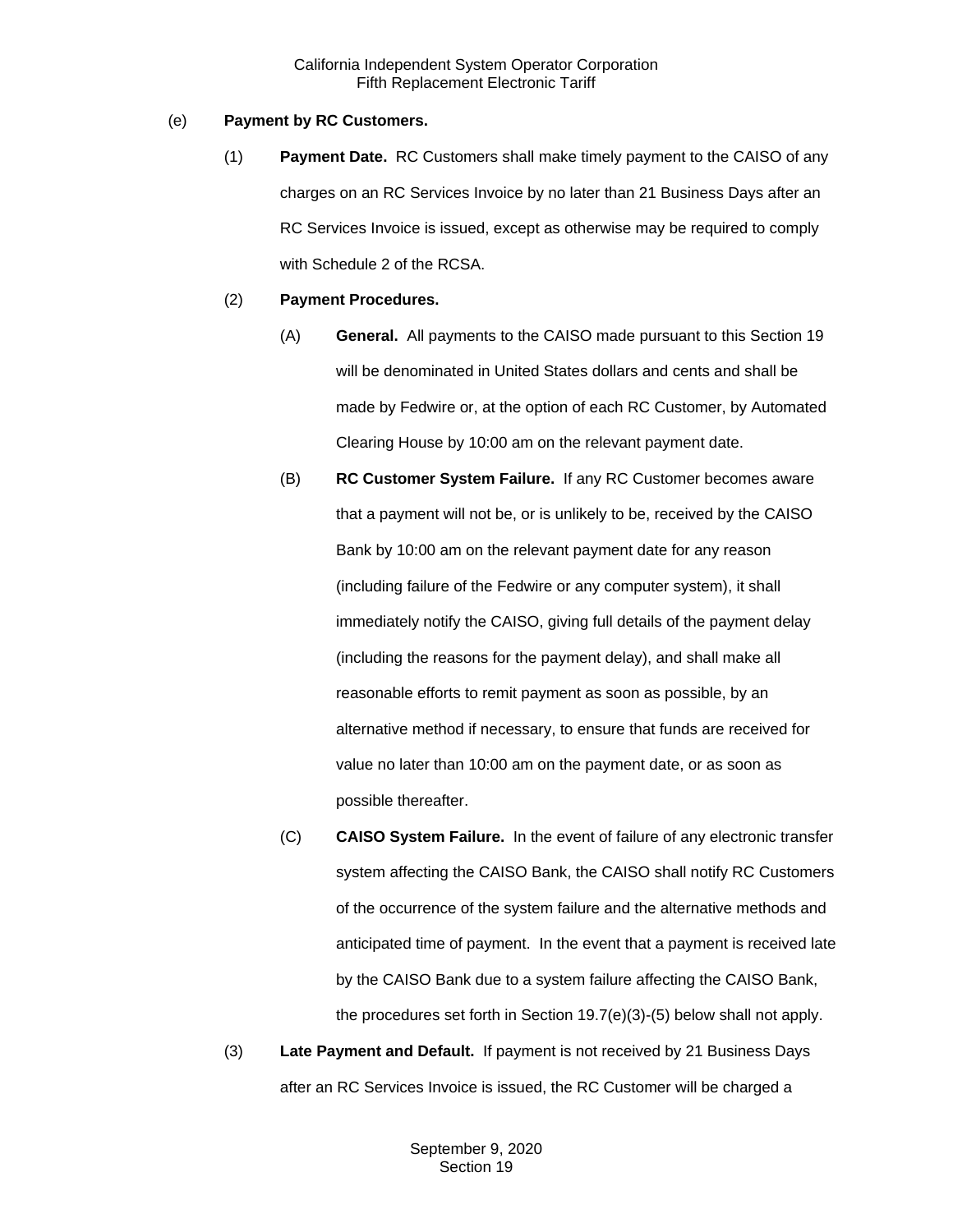\$1,000 late payment fee on a supplemental RC Services Invoice and will be considered to be in default, understanding that the CAISO reserves the right to terminate, consistent with the terms of the RCSA, such RC Customer's RC Services until such time as payment is received except as otherwise may be required to comply with Schedule 2 of the RCSA.

(4) **Payment Pending Dispute.** If there is any dispute relating to a charge included on an RC Services Invoice that is not resolved prior to the payment due date, the RC Customer shall pay any amounts shown on the relevant RC Services Invoice, despite the continuing pendency of the dispute, and the provisions of Section 19.10 will thereafter apply to the resolution of the dispute.

#### (5) **Default Collection Procedures.**

- (A) **In General.** In the event an RC Customer defaults on the payment of all or any portion of the RC charges included on an RC Services Invoice, the CAISO may, at its discretion, issue a supplemental RC Services Invoice to all other RC Customers that reallocates any amounts unpaid by the defaulting RC Customer to all other RC Customers in proportion to the amounts included on those RC Customers' RC Services Invoices.
- (B) **Supplemental Payment.** RC Customers shall, subject to the dispute resolution procedures in Section 19.7(d), make payment to the CAISO of any charges on a supplemental invoice within 21 Business Days of the date the supplemental invoice is issued.
- (C) **CAISO Collection.** Notwithstanding any reallocation pursuant to this Section 19.7, the CAISO shall –
	- (i) use all commercially reasonable efforts (including suspension of RC Services) to collect amounts invoiced in accordance with this Section 19.7; and
	- (ii) credit other RC Customers in proportion to the amount of the supplemental invoice they received pursuant to this Section 19.7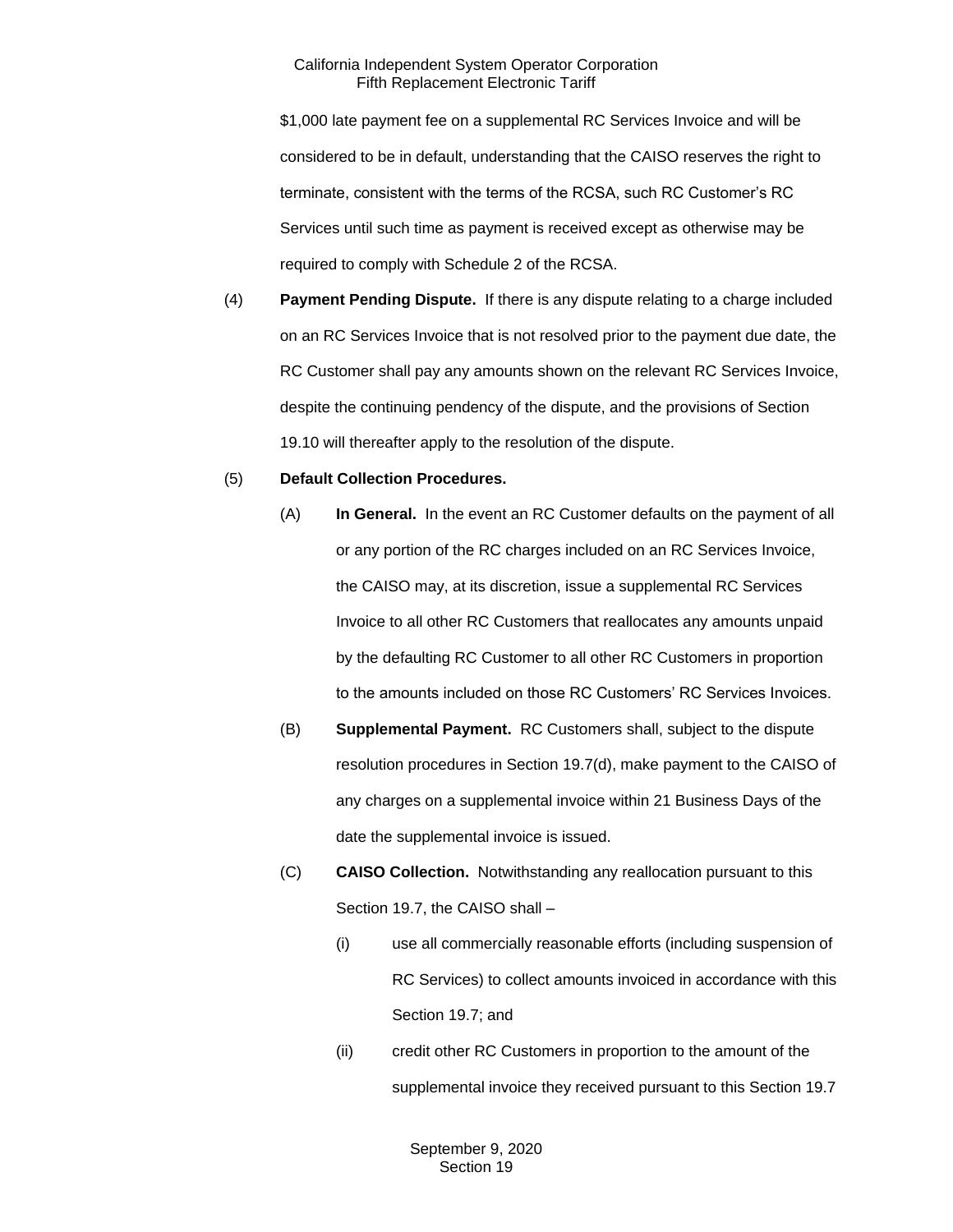in an amount equal to any amounts collected by CAISO from a defaulting RC Customer, provided that any such credits will be included on the next annual invoice after the CAISO collects such amounts.

### <span id="page-14-0"></span>**19.8 Supplemental Services – HANA Services Charge**

- (a) **HANA Services Charge.** The CAISO will charge RC Customers that elect HANA services the annual cost for the ongoing software license fee, which will be passed through directly to the RC Customers, and the costs set forth in Appendix F, Schedule 7 which will include –
	- (1) a start-up cost amortized over an initial 3-year minimum commitment period; and
	- (2) the annual cost for CAISO support of the HANA services.
- (b) **Invoicing for HANA Services.** The CAISO will invoice the RC Customer for HANA services 21 Business Days prior to when the services commence. Each year thereafter, the CAISO will invoice the RC Customer for HANA services 21 Business Days prior to the anniversary date of when the RC Customer first began to receive HANA services, unless otherwise provided in Schedule 2 of the RCSA.
- (c) **Payment for HANA Services.** Payment for HANA services will be due within 21 Business Days of the invoice date, unless otherwise provided in Schedule 2 of the RCSA.
- (d) **Termination of HANA Services.** An RC Customer that has elected to receive HANA services will continue to be invoiced for the services annually during the initial 3-year commitment period and each year thereafter until the services have been terminated in accordance with the Business Practice Manual for RC Services.

## <span id="page-14-1"></span>**19.9 Supplemental Services – Physical Security Review Charge**

- (a) **In General.** An RC Customer may request in writing that the CAISO perform physical security review or other supplemental reliability services as specified in the Business Practice Manual for RC Services.
- (b) **Charges.** An RC Customer electing such services will be charged the actual costs incurred by the CAISO provided that (i) the RC Customer requests in writing that the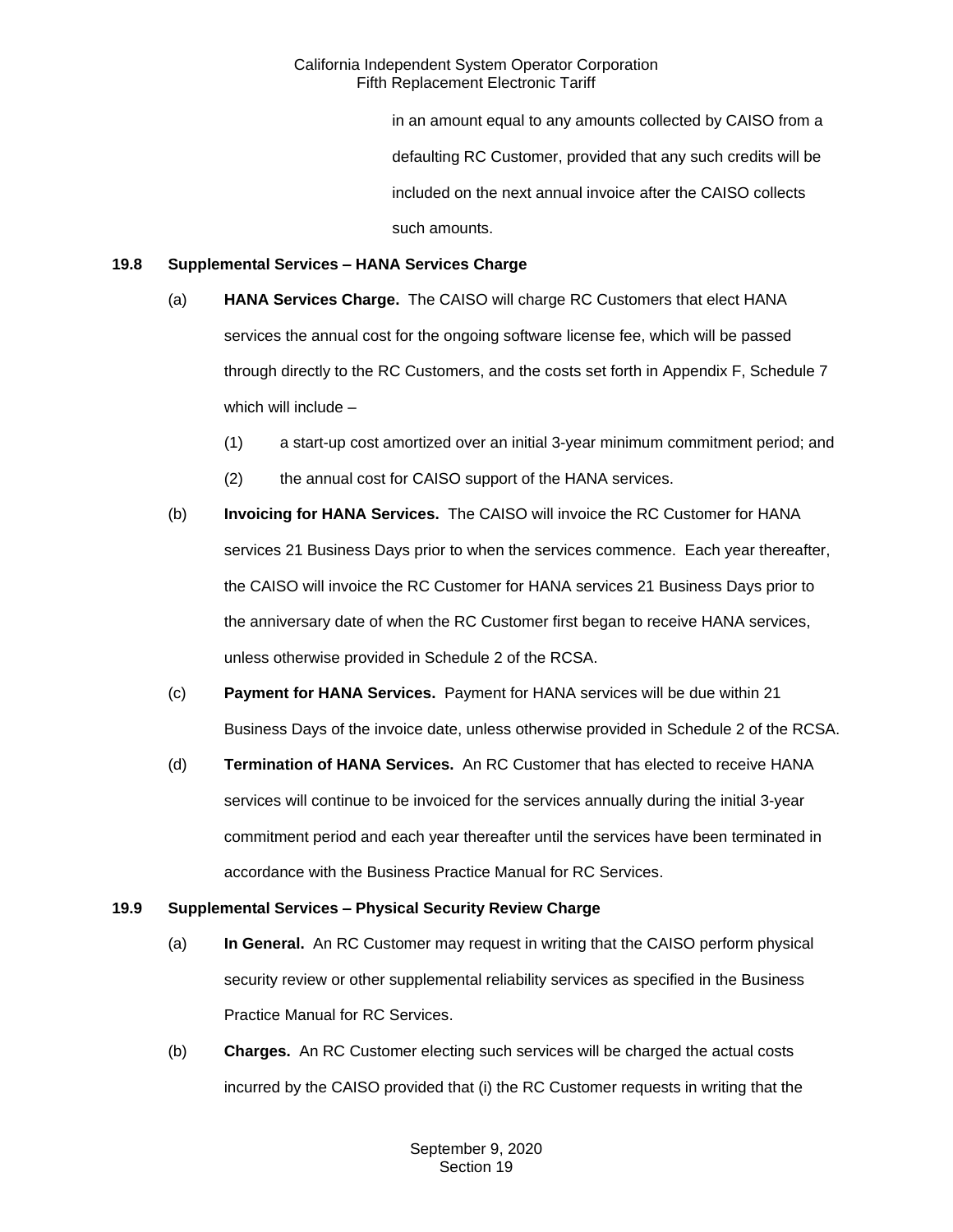CAISO perform the services, and (ii) the RC Customer provides a \$50,000 deposit to the CAISO at the time the request is submitted along with any information required by the CAISO to perform the services, and –

- (1) if the deposit exceeds the actual cost incurred to provide physical security review services, the CAISO will refund the excess amount to the RC Customer;
- (2) if the actual cost of performing the services exceeds the deposit, the CAISO will invoice the RC Customer for the excess, and the RC Customer shall pay the undisputed amount within thirty (30) calendar days;
- (3) if the RC Customer fails to timely pay any undisputed costs, the CAISO shall not be obligated to continue to perform physical security review services unless and until the RC Customer has paid all undisputed amounts.

## <span id="page-15-0"></span>**19.10 Dispute Resolution Procedures**

- (a) **In General.** The dispute resolution provisions in Section 13 shall apply to any dispute arising under Section 19 or the RCSA, except that any reference in Section 13 to Market Participants will be read as a reference to the RC Customer, and except as provided in Section 19.10(c).
- (b) **Timing.** An RC Customer that has disputed an RC Services Invoice under Section 19.7 must initiate any good faith negotiation or other dispute resolution remedy under Section 13 within 90 days after the day on which the CAISO provides notice of resolution of the dispute; otherwise, the RC Services Invoice will be binding on the RC Customer.
- (c) **Limitation on Disputes.** Claims or disputes asserting that the CAISO or any RC Customer was not, or is not, in compliance with the NERC Reliability Standards, and claims the CAISO failed to perform a specific task or function required of a Reliability Coordinator, will not be subject to resolution under Section 13 of the CAISO Tariff; provided that nothing in this section shall limit the function of the Reliability Coordinator Oversight Committee under its charter established pursuant to Section 19.11.